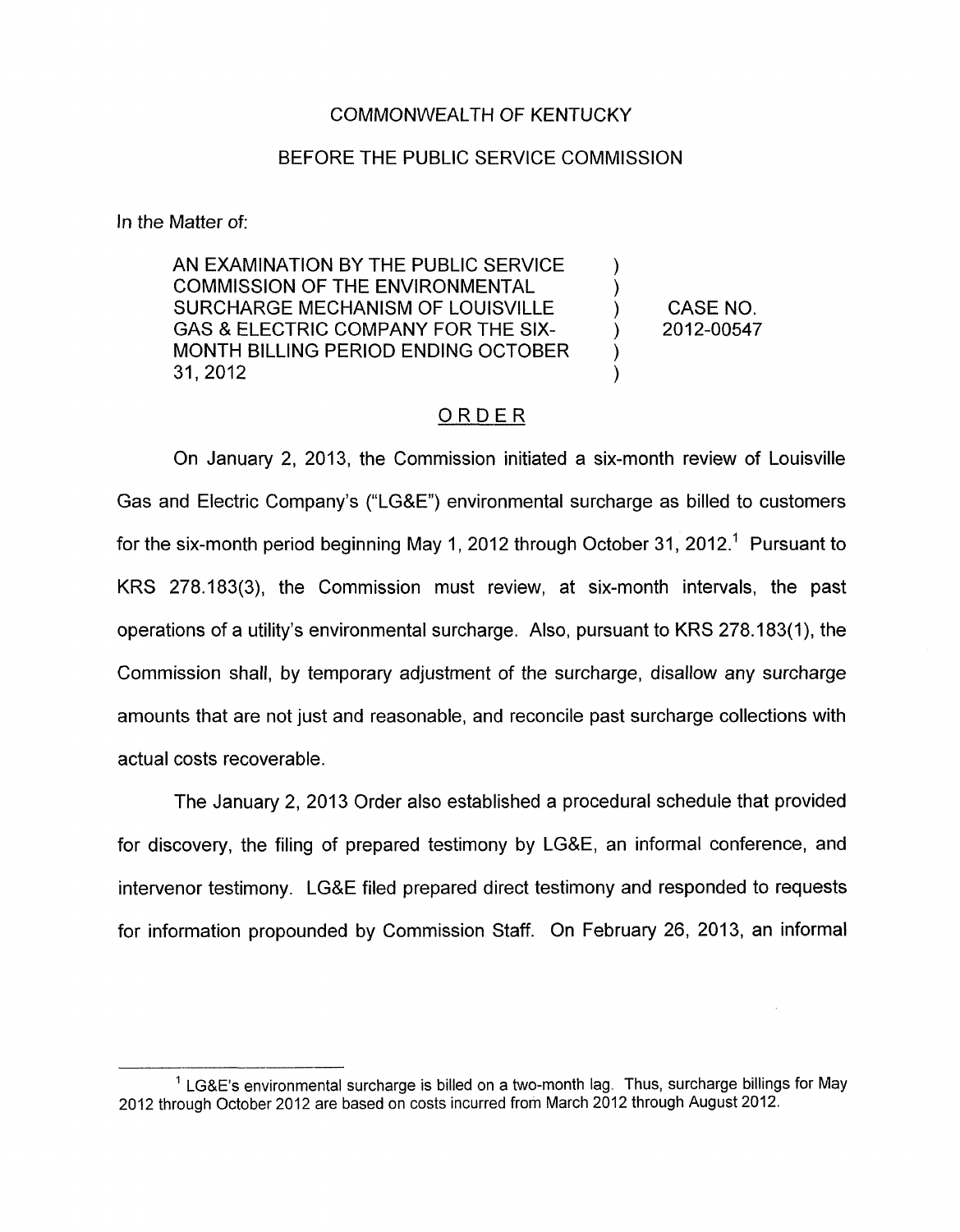conference was held at the Commission's offices to discuss the issues in this case. On March 4, 2013, LG&E filed responses to information requested at the informal conference. On March 20, 2013, LG&E requested the Commission take this case under submission for decision based on the evidentiary record and issue an order by April 30, 2013. Since there are no intervenors in this case and a hearing is not necessary in the public interest, the Commission will adjudicate this case based on the evidence of record.

#### SURCHARGE ADJUSTMENT

The January 2, 2013 Order initiating this case indicated that, since over- or under-recoveries of allowable environmental compliance costs may have occurred during the period under review, the Commission would entertain proposals to adopt one adjustment factor to net all over- or under-recoveries. LG&E determined that it had a net over-recovery of environmental costs for the six-month billing period ending October 31, 2012 of \$146,937.<sup>2</sup> LG&E recommended that the Commission approve a decrease to the jurisdictional environmental surcharge revenue requirement of \$146,937 for one month, beginning in the second full-billing month following the Commission's Final Order in this proceeding. $3$  The one-month decrease in jurisdictional environmental surcharge revenue requirement would be achieved by decreasing LG&E's environmental cost recovery billing factor for that same month.

The Commission has reviewed and finds reasonable LG&E's calculation of a net over-recovery of \$1 46,937 for the six-month billing period covered in this proceeding.

<sup>&</sup>lt;sup>2</sup> Direct Testimony of Robert M. Conroy, p.5.

*Id.* at **7. 3**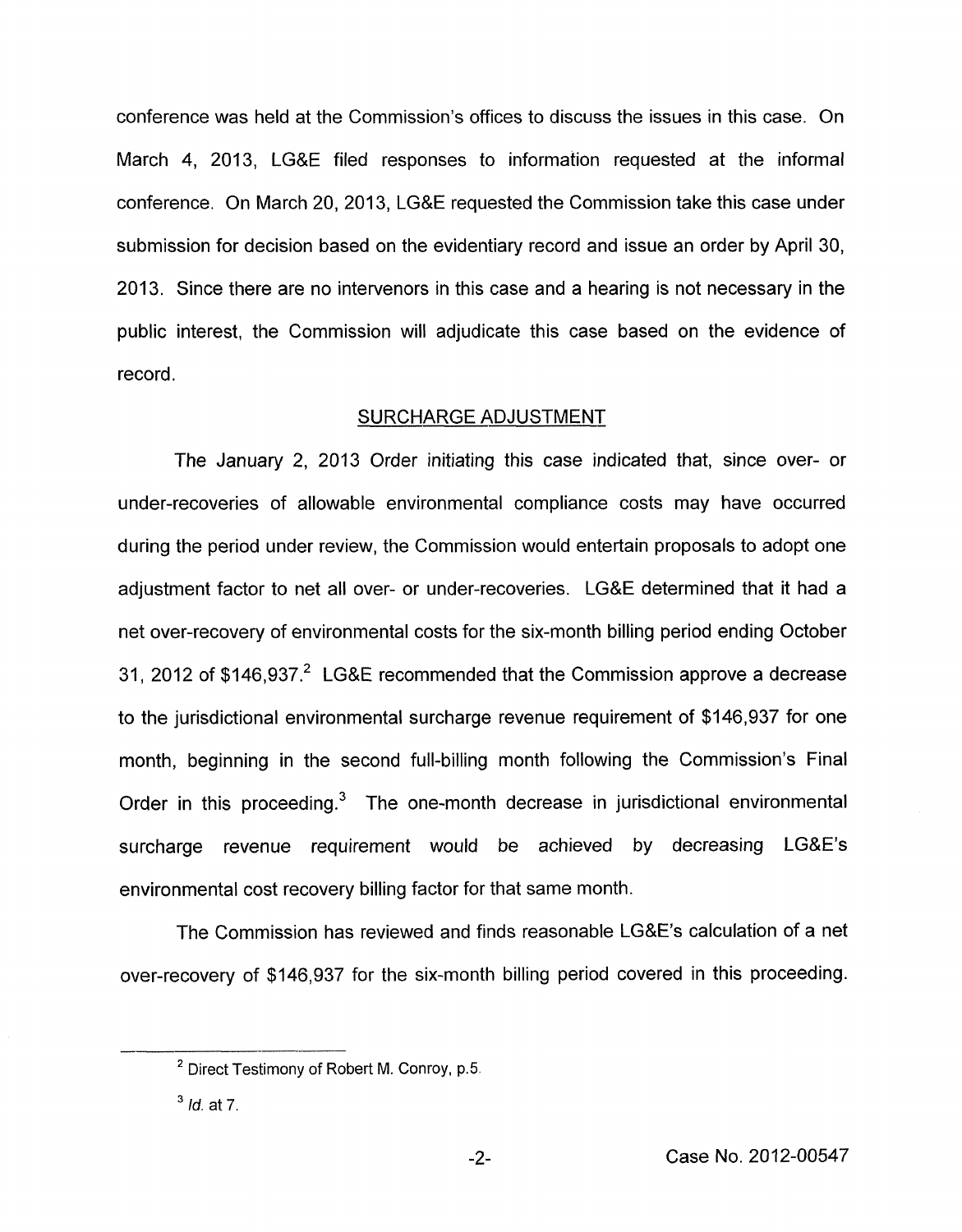The Commission also finds reasonable LG&E's proposal to refund this over-recovery by decreasing the total jurisdictional environmental surcharge revenue requirement by \$146,937 for one month beginning in the second full-billing month following the date of this Order. LG&E stated that the actual average residential customer's usage for the 12-months ending November 30, 2012 is 1,026 kWh per month.<sup>4</sup> LG&E calculates that for a residential customer using 1,026 kWh per month, the impact of its proposed decrease in environmental cost recovery billing factor would be a decrease of approximately \$0.19 for one month, using rates and adjustment clause factors in effect for the January 2013 billing month. $5$ 

# RATE OF RETURN

LG&E provided the outstanding balances for its long-term debt, short-term debt, and common equity as of August 31, 2012, the last expense month of the review period.<sup>6</sup> It also provided the blended interest rates for its long-term and short-term debt as of August 31, 2012.<sup>7</sup> Using this information, along with the currently approved 10.25 percent return on equity, $<sup>8</sup>$  LG&E calculated a weighted average cost of capital, before</sup> income tax gross-up, of 7.42 percent for its 2009 and 2011 Environmental Compliance

 $\frac{5}{d}$ 

<sup>&</sup>lt;sup>4</sup> LG&E's response to Commission Staff's First Request for Information ("Staff's First Request"), Item 6.

LGBE's response to Staff's First Request, Item 5.a.

 $<sup>7</sup>$  *Id.* at Item 5.b.</sup>

<sup>&</sup>lt;sup>8</sup> Case No. 2012-00222, Application of Louisville Gas and Electric Company for an Adjustment of Its Electric and Gas Rates, a Certificate of Public Convenience and Necessity, Approval of Ownership of Gas Service Lines and Risers, and a Gas Line Surcharge (Ky. PSC Dec. 20,2012).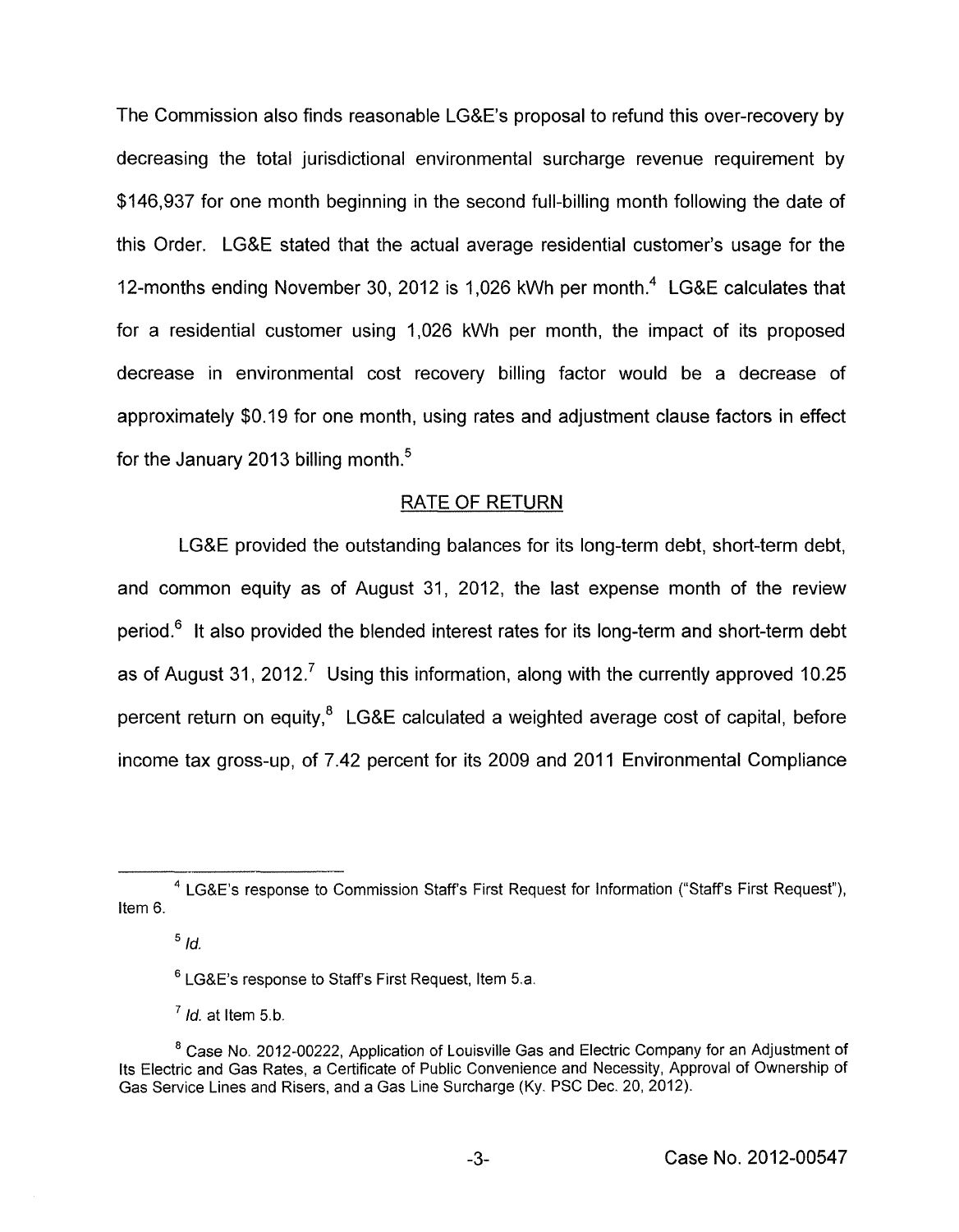Plans ("Compliance Plans"). $9$  LG&E also provided the overall rate of return on capital reflecting the tax gross-up approach approved in Case No. 2004-00426.<sup>10</sup>

The Commission has reviewed LG&E's calculation of the weighted average cost of capital and finds that its use of 7.42 percent is reasonable for the Compliance Plans and should be approved. The Commission has also reviewed LG&E's calculation of the tax gross-up factor and finds that it is consistent with the approach approved in Case No. 2004-00426. Therefore, the Commission finds that the weighted average cost of capital for LG&E's Compliance Plans of 7.42 percent and the income tax gross-up factor of 0.64, which produces an overall grossed-up return of 10.61 percent, should be used in all LG&E monthly environmental surcharge filings beginning in the second full-billing month following the date of this Order.

IT IS THEREFORE ORDERED that:

1. The amounts billed to customers by LG&E through its environmental surcharge for the period from May 1, 2012 through October 31, 2012 are approved.

2. In the second full-billing month following the date of this Order, LG&E shall decrease its jurisdictional environmental revenue requirement by \$146,937 for one month.

3. Beginning in the second full-billing month following the date of this Order, LG&E shall use an overall rate of return on capital of 7.42 percent, a tax gross-up factor

<sup>&</sup>lt;sup>9</sup> LG&E's response to Staff's First Request, Item 5.c.

Case **No.** 2004-00426, The Application of Kentucky Utilities Company for a Certificate of Public **10**  Convenience and Necessity to Construct Flue Gas Desulfurization Systems and Approval of Its 2004 Compliance Plan and Recovery by Environmental Surcharge (Ky. PSC June 20, 2005); and LG&E's response to Staffs First Request, Item 5.c. In the response, LG&E determined that the income tax grossup factor was 0.64, which would produce a tax grossed-up weighted average cost of capital of 10.61 percent.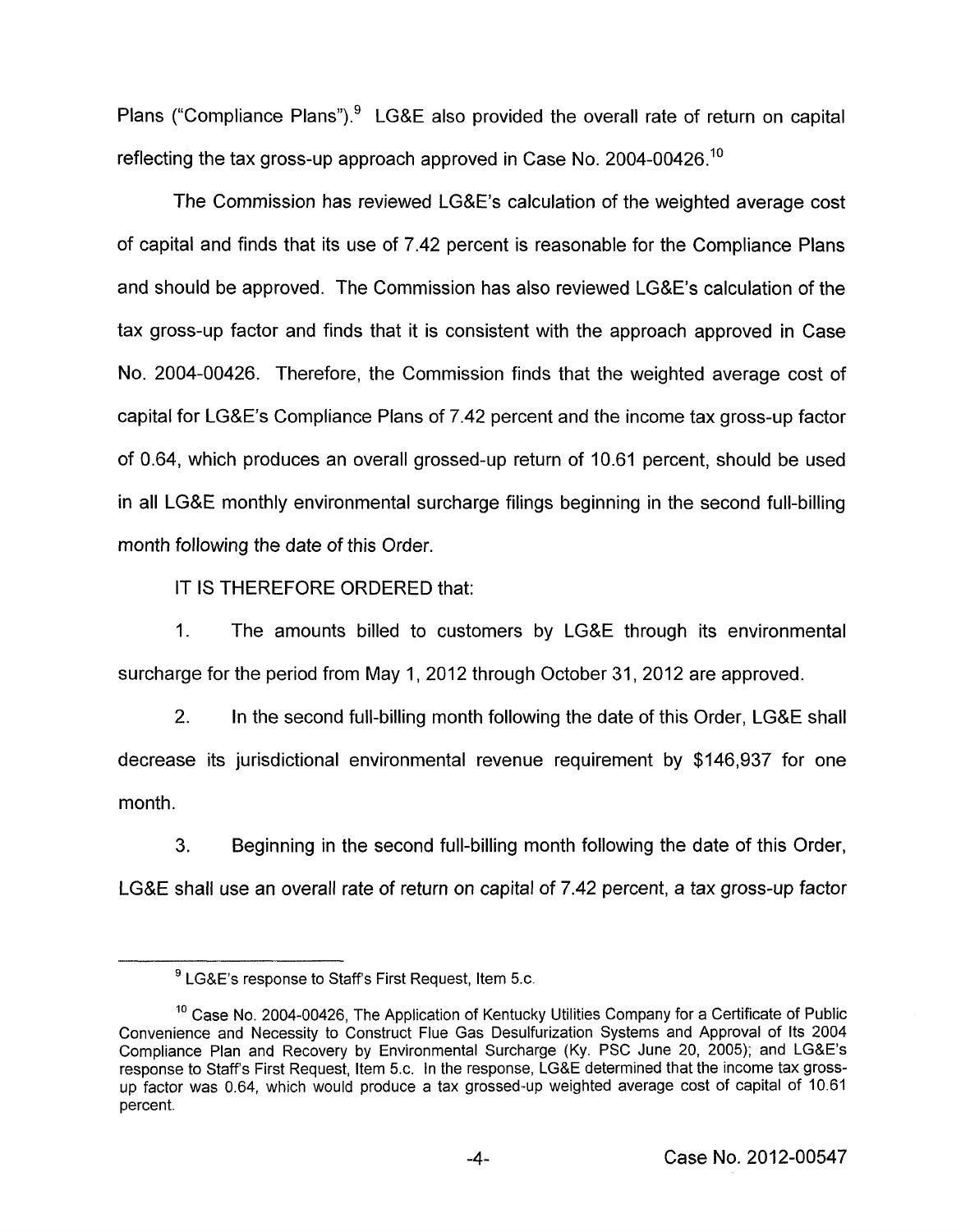of 0.64, a return on equity rate of 10.25 percent, and an overall grossed-up return of 10.61 percent in all future monthly environmental surcharge filings unless directed otherwise by the Commission.

By the Commission



*n*  **ATTES** Executive pitector

Case No. 2012-00547